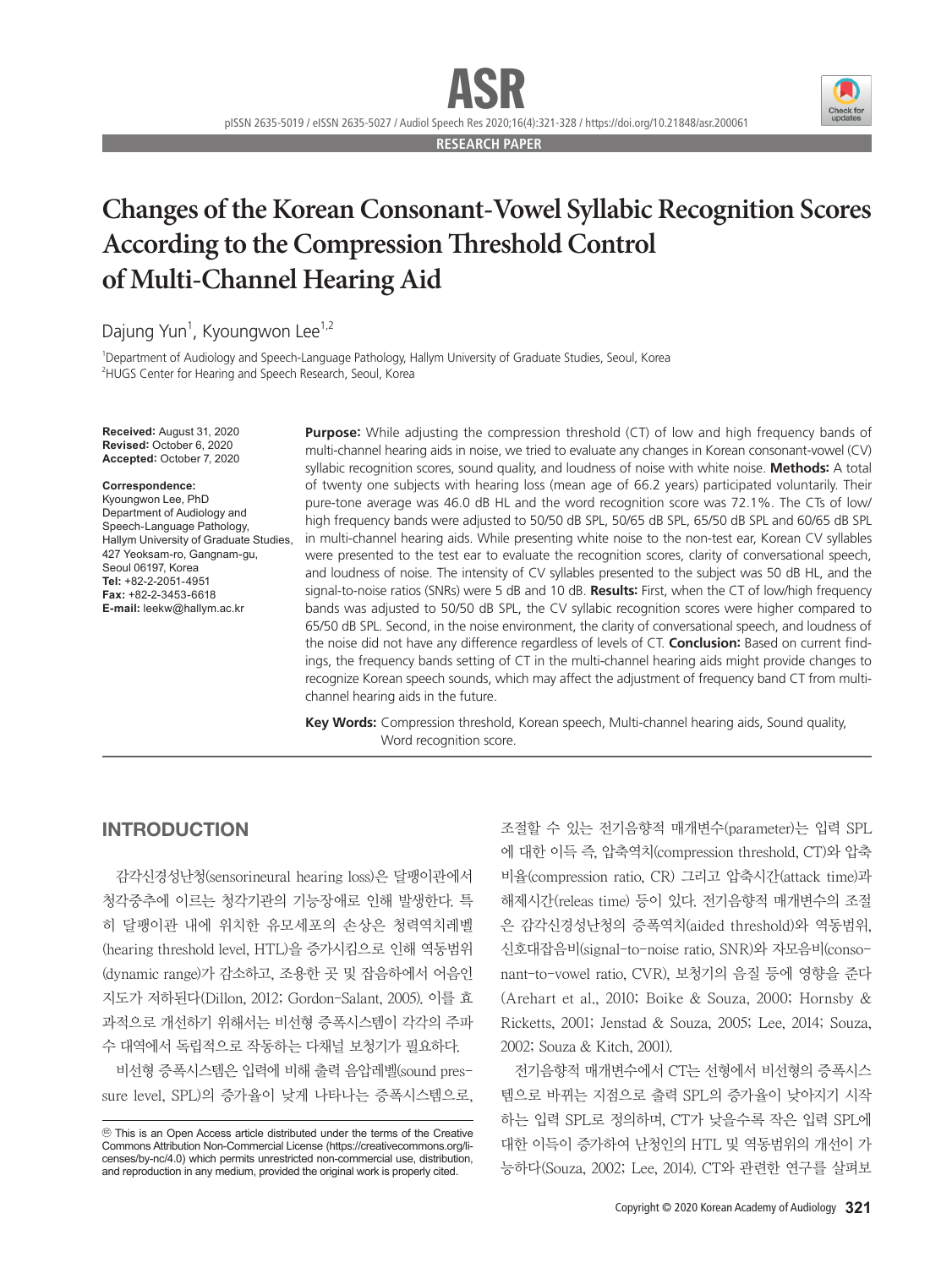면 20~25 dB SPL의 소리는 송화기의 전기적 잡음으로 CT는 이 강도보다 높아야 하며(Kuk, 1999), 30 dB SPL 내외의 낮은 CT는 감각신경성난청의 역동범위 개선에 효과적이라고 하였다 (Lee & Kim, 2009). 그러나 Barker & Dillon(1999)과 Barker et al.(2001)의 연구에서는 중도와 심도의 감각신경성난청은 대 화음레벨인 65 dB SPL 또는 그 이상의 CT를 선호한다고 하였 다. CT에 대한 선행연구를 종합해보면, 50 dB SPL 내외의 낮 은 CT는 작은 소리에 대한 이득을 증가하여 HTL을 개선할 수 있으나 보청기의 음질 및 SNR에 나쁜 영향을 줄 수 있다. 그리 고 65 dB SPL 전후의 높은 CT에서는 보청기의 음질 및 SNR 의 개선에는 효과적이나 HTL과 CVR의 개선에는 어려움을 줄 수 있다(Kim & Lee, 2019; Souza, 2002). 그러나 비선형의 단 채널(single channel) 보청기에서는 CT를 모든 주파수 대역에 서 동일하게 설정하기 때문에 주파수 대역별 역동범위, SNR 및 CVR의 개선을 동시에 구현할 수는 없다.

다채널(multi-channel) 보청기는 주파수 대역별로 비선형 증 폭시스템이 독립적으로 작동하기 때문에 감각신경성난청의 주 파수 대역별 HTL 및 역동범위의 개선에 효과적이다. 뿐만 아 니라 다채널 보청기는 저주파수 대역의 적절한 압축을 통한 SNR의 개선(Keidser & Grant, 2001; Lee & Kim, 2009)과 상 향차폐(upward spread of masking) (Danaher & Pickett, 1975) 를 방지하여 단어인지도의 개선에 효과적이다. 그리고 주파수 대역별로 서로 다른 CR을 통한 CVR의 개선으로 어음청취력의 향상에 도움을 줄 수 있다(Hansen, 2002). 다채널 보청기와 관 련한 선행연구를 살펴보면, Lunner & Sundewall-Thor´en(2007) 의 연구에서 다채널 보청기를 착용한 감각신경성난청은 청취조 건에 따라 어음인지도가 다르게 나타났으며, Sihn & Lee (2017)의 연구에서는 전주파수 대역에서 압축시스템이 작동하 는 방식은 저주파수 또는 고주파수 대역에서만 압축시스템이 작동하는 방식에 비해 문장인지도와 명료성이 높게 나타났다. 그리고 Han et al.(2017)의 연구에서는 중고도 감각신경성난청 은 61 dB SPL에 비해 31 dB SPL의 낮은 CT에서 배경잡음을 증폭시켜 어음청취를 방해한다고 하였으며, Kim & Lee(2019) 의 연구에서 다채널 보청기를 착용한 감각신경성난청은 75 dB SPL보다 55 dB SPL, 65 dB SPL의 CT에서 단어인지도가 높 게 나타났다.

현재 사용하고 있는 프로그램식 보청기에서는 다채널 보청기 의 주파수반응곡선, CT, CR을 효과적으로 결정하기 위해 보청 기적합공식(hearing aid fitting formula)을 이용하고 있다. 예 를 들어 Figure 6 (Killion & Fikret-Pasa, 1993), IHAFF (Independent Hearing Aid Fitting Forum) (Cox, 1995), NAL-NL1 또는 2 (National Acoustic Laboratories―non-linear 1 or 2) (Byrne et al., 2001; Keidser et al., 2011) DSL I/O (desired sensation level input/output) (Cornelisse et al., 1995) 등 대부분의 보청기적합공식에서 CT와 CR은 HTL을 기준으로 건청인의 음량증가(loudness growth)를 난청인의 역동범위 내 에 들도록 산출하고 있으며, 보통 대화음레벨의 범위를 고려하 여 CT는 50 dB SPL 내외로 낮게 설정하고 있다. 그러나 전주 파수 대역에서의 낮은 CT는 낮은 강도의 입력 SPL에 대한 이 득이 증가하여 SNR의 개선이 어려워 단어인지도가 저하될 우 려가 있다. 또한 고주파수 대역에서 65 dB SPL 내외의 높은 CT는 CVR을 나쁘게 하여 에너지가 약한 자음의 청취를 어렵 게 하여 어음인지도를 저하시킬 우려가 있을 것으로 보인다.

본 연구에서는 다채널 보청기의 저주파수와 고주파수 대역별 CT를 각각 조절하여 5, 10 dB SNR의 백색잡음(white noise) 하에서 감각신경성난청의 자-모(consonant-vowel, CV)음절 인지도, 대화음의 선명도와 잡음 크기에 대한 심리음향적 특성 을 알아보고자 하였다. 본 연구를 통하여 한국어의 인지도 및 음질의 개선을 위해 다채널 보청기의 주파수 대역별 CT의 설정 에 도움을 주고자 하였다.

#### MATERIALS AND METHODS

#### 연구 대상

본 연구에서는 육안검사 시 외이도 및 고막형태가 정상소견 을 보이고, 고막운동도 검사에서 A형을 나타냈으며, 250~4,000 Hz의 옥타브 주파수에서 기골도차(air-bone gap)가 15 dB 이 내인 감각신경성난청인을 대상으로 하였다. 대상자는 21명(남: 13, 여: 8)으로 평균 연령은 66.2세(SD: 18.27)였다. 대상자 중 10명은 보청기 착용경험이 없었으며, 나머지 대상자의 평균 보 청기 착용기간은 3.2년(범위: 2~5년)이었다. 그리고 순음역치평 균(pure tone average)의 평균은 46.0 dB HL (SD: 10.77)이었 으며, 단어인지도의 평균은 72.1%(SD: 19.47)이었다(Figure 1).

#### 연구 장비 및 도구

대상자의 기도와 골도 HTL과 단어인지도 검사는 청력검사 기 GSI AudioStar Pro (Grason-Stadler, Eden Prairie, MN, USA)와 TDH-39 (Telephonics, Farmingdale, IL, USA) 헤드 폰을 사용하였다. 음원의 제시는 웨이브(wave) 파일 형식의 음 원과 백색잡음을 노트북 컴퓨터(Samsung, Suwon, Korea)에 저장한 후 컴퓨터와 청력검사기를 연결하여 방음실 내의 외부 스피커(2 ohms)를 통해 제시하였다. 음원 강도의 조절은 Adobe Audition (version 3.0, San Jose, CA, USA), 실험에 사용한 보청기는 17 채널의 귀걸이형 TST1786-DW (Beltone Group, Ballerup, Denmark)이었다. 보청기의 전기음향적 조절에 사용 한 보청기적합공식은 NAL-NL2였으며, 주파수 대역별 CT는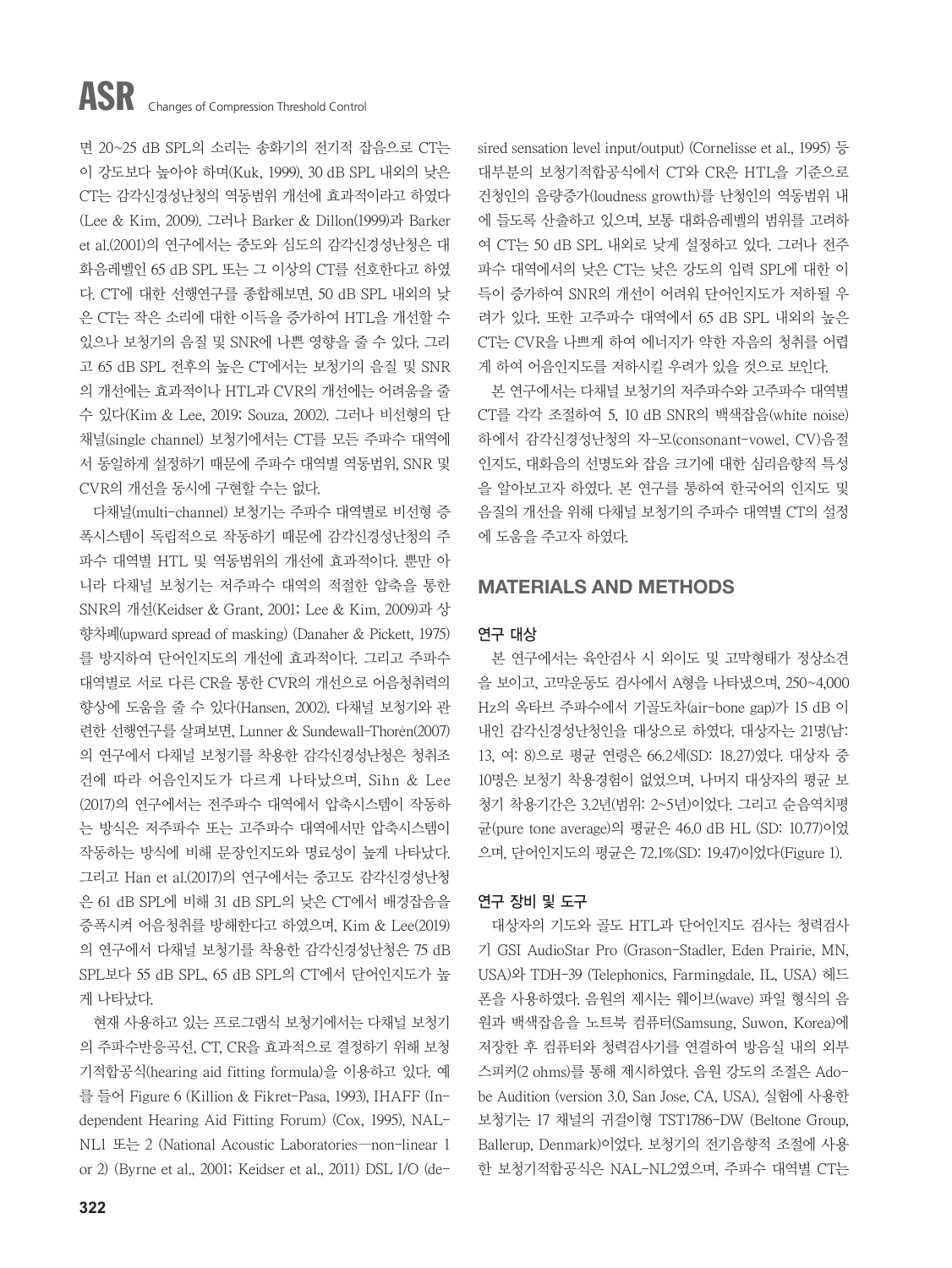Fonix 7000 (Frye Electronics, Inc., Beaverton, OR, USA)에 서 ANSI S3.42 (American National Standards Institute, 1992) 으로 확인하였다. 대화음의 선명도와 잡음의 크기를 평가하기 위한 문장은 한국표준(KS I ISO 8253-3; Korean Agency for Technology and Standards, 2009)의 성인용 문장 3개였으며, 10점의 Likert 척도로 구성한 설문지(Figure 2)를 이용하여 측 정하였다.

#### 음원 제작

본 연구에서는 No & Lee(2012)의 연구에 사용한 CV음절로 무성자음 /ㅅ/[s], /ㅊ/[tɛʰ], /ㅋ/[kʰ], /ㅌ/[tʰ], /ㅍ/[pʰ]과 제1 포먼 트 주파수가 300 Hz 부근인 모음 /ㅏ/[a], /ㅣ/[i]를 조합하여, 총 10개의 CV음절을 사용하였다. CV음절의 조절 과정은 첫째, Adobe Audition상에서 평균실효치(root-mean-square)가 동 일하도록 조절하였다. 둘째, 음원을 내장한 컴퓨터와 청력검사 기를 연결한 후 음원을 제시하여 VU meter상에서 음원의 강 도가 ± 2 dB 이내에 들도록 Adobe Audition상에서 추가적으 로 조절하였다. 어음 목록은 총 8개로 각각의 목록에는 10개의 CV음절을 각 5개씩, 총 50개의 CV음절 목록으로 구성하였으 며, 각각의 어음 목록에서 CV음절을 무작위로 배치하였다. 그 리고 CV음절과 함께 제시할 백색잡음은 Adobe Audiotion상



**Figure 1.** Mean of hearing threshold levels and standard deviations of test ears in each octave frequency.

에서 생성한 다음 평균실효치(root-mean-square)를 기준으로 5 dB, 10 dB SNR로 조절하였다.

#### 연구 절차

#### 대상 귀의 선택

CV음절을 제시하는 귀는 순음청력평균(pure tone average) 이 같은 경우 단어인지도가 더 높은 귀, 양 측 귀의 청력에 차 이가 나타나는 경우는 순음청력평균이 좋은 귀를 선택하였다. 그리고 비검사 귀는 삽입이어폰(insert phone) 형태의 이어플러 그로 차폐하였다.

#### 보청기의 조절

CV음절과 잡음의 제시 방법은 첫째, 보청기적합 소프트웨어 에 기도 및 골도 HTL을 입력하였다. 둘째, 보청기적합공식 NAL-NL2를 선택하여 자동적합을 실시한 후 1차 전기음향적 조절을 시행하였다. 이때 어음인지도와 음질 변화에 영향을 미 치는 음향피드백 제어시스템(anti-feedback system), 바람소리 감소(wind noise reduction), 어음 강조(speech enhancement), 주파수하강(frequency lowering) 등의 기능을 비활성화 하였 다. 셋째, 주파수 대역별 CT 즉, 저주파수/고주파수의 CT는 입 력 50 dB SPL의 이득을 조절을 통해 50/50, 50/65, 65/50, 65/65 dB SPL로 설정하였다. 넷째, 대상자에게 보통 크기의 말 소리를 들려주고, 심리음향학적 반응을 기준으로 대화음은 편 안하게 그리고 날카롭거나 둔탁하게 들리지 않도록 음량조절 기 및 저주파수 및 고주파수 대역의 이득을 조절하였다. 다섯 째, 성능측정기를 이용하여 주파수 대역별 CT를 확인하였으 며, 다시 한 번 대화음을 들려주어 편안하게 들리는지를 확인 하였다. 이때 저주파수와 고주파수를 나누는 교차주파수 (crossover frequency)는 /ㅏ/[a], /ㅣ/[i]의 제1 포먼트 주파수를 고려하여 1,500 Hz 부근으로 설정하였다.

압축보청기의 압축시간과 해제시간은 모든 주파수에서 70 ms와 200 ms 전후로 각각 설정하였다. 그리고 저주파수와 고 주파수의 CT를 각각 조절한 후 방음실에서 측정한 증폭역치 (aided threshold)는 Figure 3에 나타내었다.

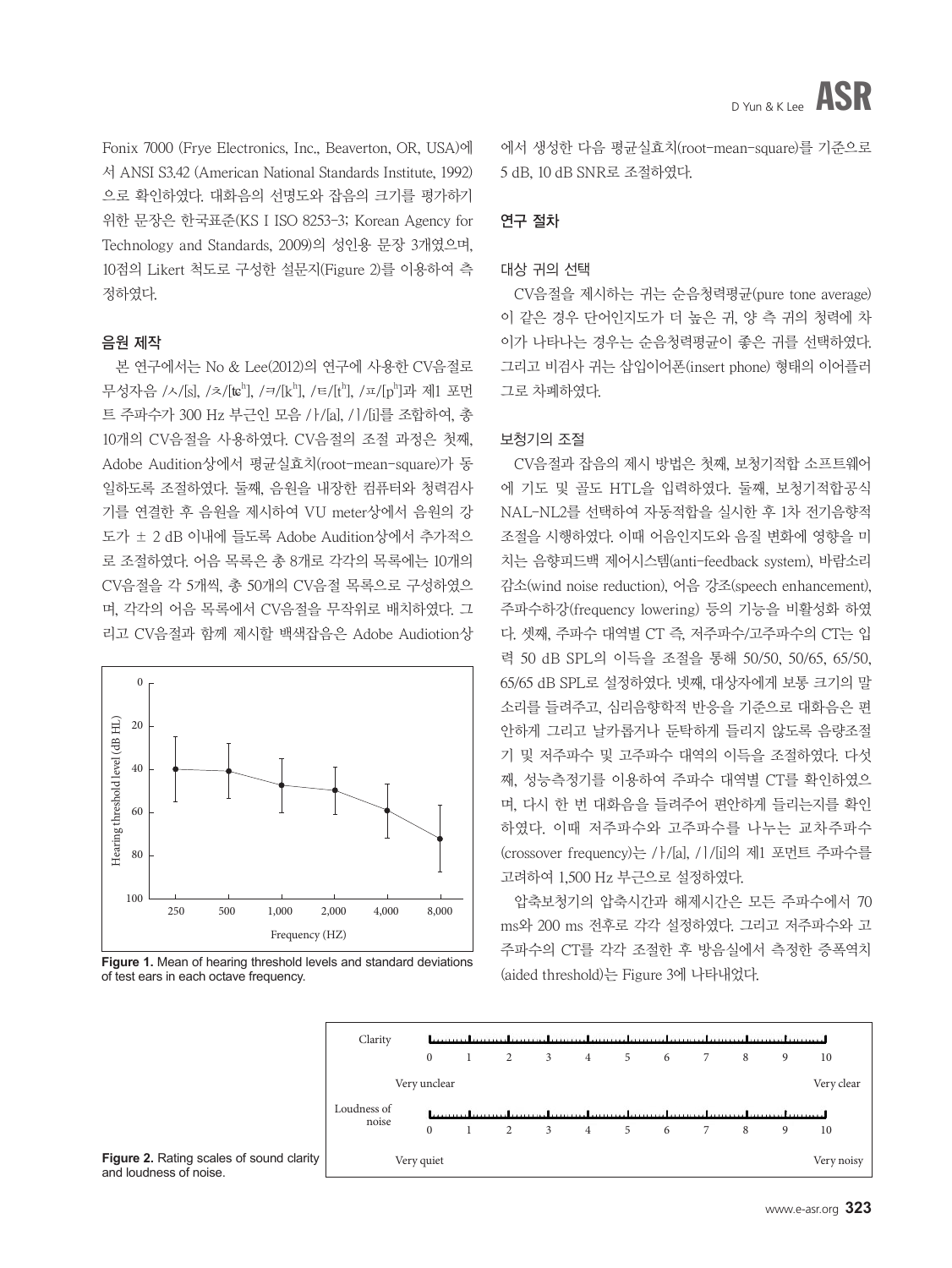# ASR Changes of Compression Threshold Control



**Figure 3.** Aided threshold in sound booth after adjusting compression threshold of each low and high frequency band.

**Table 1.** Results of two-way analysis of variance with repeated measures of consonant-vowel syllabic recognition scores according to the CT of low/high frequency band at 5, 10 dB SNR

|                                                                      | F     | df, error | D         |  |  |  |
|----------------------------------------------------------------------|-------|-----------|-----------|--|--|--|
| Main effects                                                         |       |           |           |  |  |  |
| SNR (5 dB, 10 dB)                                                    | 14.54 | 1, 20     | $0.001**$ |  |  |  |
| CT(50/50, 50/65, 65/50, 65/65)                                       | 5.22  | 3,60      | $0.003**$ |  |  |  |
| Interaction                                                          |       |           |           |  |  |  |
| $SNR \times CT$                                                      | 1.06  | 3,60      | 0.372     |  |  |  |
| ** $p$ < 0.01. CT: compression threshold, SNR: signal-to-noise ratio |       |           |           |  |  |  |

#### CV음절 인지도의 측정 및 음질의 평가

CV음절 인지도 측정 시 외부스피커는 대상자의 뒤통수와 이마를 연결하는 직선을 기준으로 검사 귀의 좌측과 우측의 45°상에 배치하였다. 그리고 CV음절은 실험 귀 쪽, 백색잡음은 실험 귀의 반대 방향에서 동시에 제시하였다. CV음절의 제시강 도는 50 dB HL, 백색잡음의 제시강도는 CT의 조절효과를 잘 반영할 수 있도록 평균 대화음레벨에 비해 작은 45 dB HL (5 dB SNR)과 40 dB HL (10 dB SNR)이었다. 그리고 각각의 신 호대잡음비에서 50/50, 50/65, 65/50, 65/65 dB SPL의 CR를 무작위로 조절한 후 CV음절을 제시하였다. CV음절 인지도는 대상자가 듣고 따라 말한 50개의 CV음절 중 정반응을 백분율 (%)로 산출하였다. 그리고 CT의 조절에 따른 대화음의 선명도 및 잡음의 크기는 CT의 조절에 따른 CV음절 인지도를 구한 직후 측정하였다. 문장과 잡음의 제시 방법 및 강도는 CV음절 인지도의 측정 방법과 동일하였으며, 선명도 및 잡음의 크기는 대상자가 설문지에 직접 표시하게 하였다.

#### 통계 분석

본 연구에서는 두 가지의 신호대잡음비(10, 5 dB SNR)와 CT(50/50, 50/65, 65/50, 65/65 dB SPL)에 따른 CV음절 인지 도와 설문 결과를 분석하였다. 정규분포 검정(Shpiro-Wilk)을

실시한 결과 정규성 만족이 충족된 CV음절 인지도는 모수 검 정을, 정규성 만족이 충족되지 않은 설문 결과는 비모수 검정 을 시행하였다. 이에 따라 CV음절 인지도는 반복측정 이원분 산분석(two-way analysis of variance with repeated measures) 을 통해 분석한 후 Bonferroni correction method를 이용하여 다중비교 사후분석을 시행하였다. 그리고 설문 결과(명료성과 잡음 크기) 분석에는 프리드만 비모수 검정(Friedman test)을 사용하였다. 모든 분석에서는 양측검정을 실시하였고, 유의 수 준 0.05를 기준으로 통계적 유의성을 확인하였다. 본 연구의 통 계분석에 사용한 소프트웨어는 SPSS (version 25.0, IBM Corp., Armonk, NY, USA)이었다.

#### RESULTS

#### CV음절 인지도

잡음환경 5 dB와 10 dB SNR에서 저주파수/고주파수의 CT 50/50, 50/65, 65/50, 65/65 dB SPL에 따른 CV음절 인지도의 차이를 분석하였다(Table 1). 분석 결과 잡음환경[F(1, 20) = 14.54, *p* < 0.01]과 CT[F(3, 60) = 5.22, *p* < 0.01]에 따른 차이 가 나타났다. 그러나 SNR과 CT 간에 상호작용은 나타나지 않 았다[F(3, 60) = 1.06, *p* > 0.05].

CT에 따른 CV음절 인지도에서 차이가 나타나 각각의 SNR 에서 사후분석을 실시하였다(Figure 4). 분석 결과 CT 50/50, 50/65, 65/50, 65/65에 따른 CV음절 인지도는 5 dB SNR에서 는 59.6%, 56.1%, 54.4%, 58.2%로 각각 나타나 CT에 따른 CV 음절 인지도의 차이는 나타나지 않았다(*p* > 0.05). 그러나 10 dB SNR에서는 63.5%, 61.9%, 56.8%, 60.6%로 65/50에 비해 50/50의 CT에서 CV음절 인지도가 높게 나타났다(*p* < 0.01).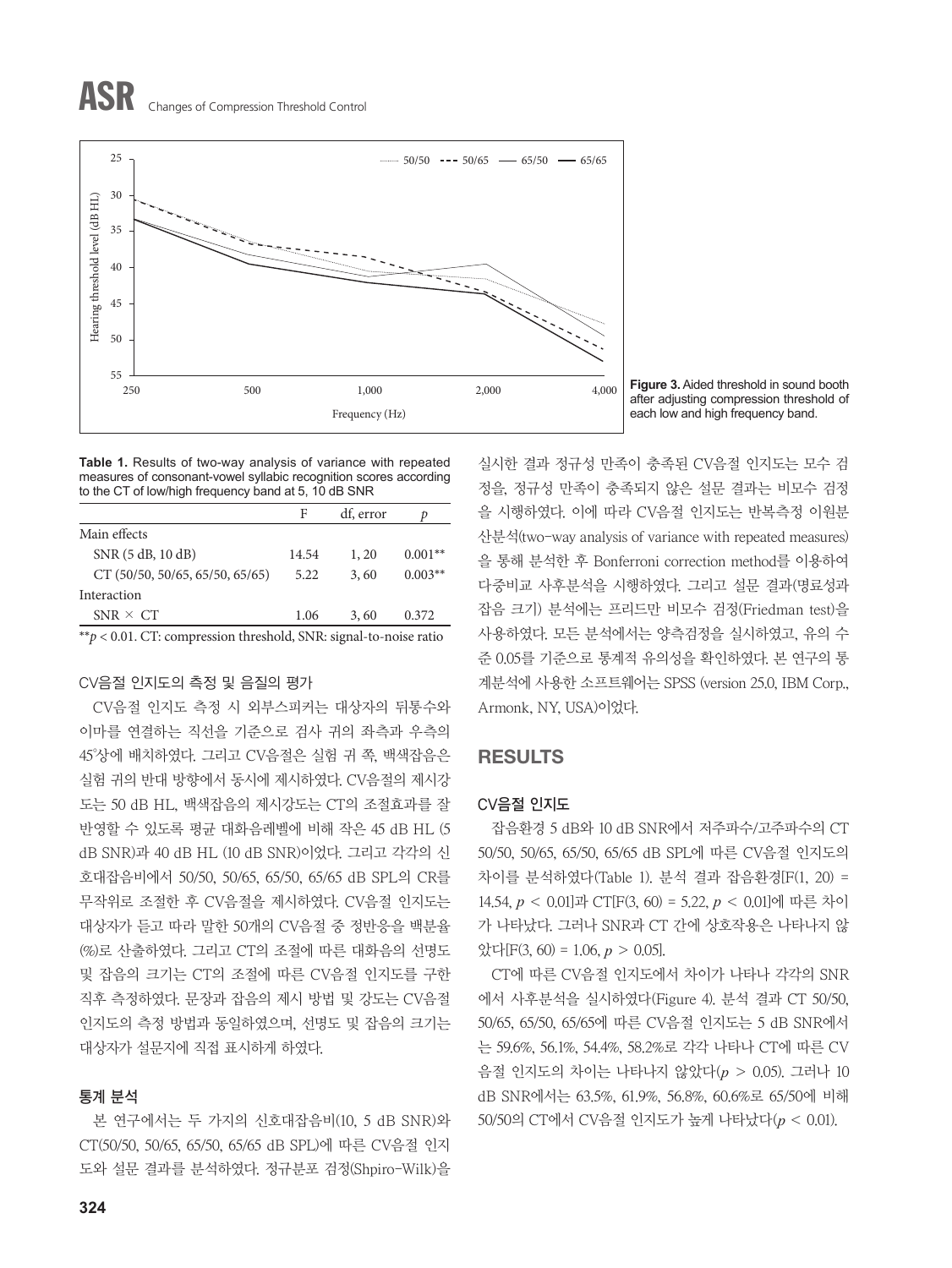







**Figure 5.** Results of rating scales for sound clarity scores according to adjusting compression threshold of low/high frequency band in noise. SNR: signal-to-noise ratio.

#### 선명도와 잡음의 크기

5, 10 dB SNR의 잡음환경에서 주파수 대역별 CT 조절에 따 른 대화음의 선명도와 잡음의 크기를 평가하였다. 저주파수/고 주파수의 CT 50/50, 50/65, 65/50, 65/65 dB SPL에 따른 선명 도는 5 dB SNR에서 7.84(SD: 2.45), 8.22(SD: 1.67), 7.85(SD: 1.82), 7.65(SD: 2.26) 그리고 10 dB SNR에서 8.09(SD: 1.74), 8.42(SD: 1.69), 8.37(SD: 1.47), 8.35(SD: 1.58)로 각각 나타났다 (Figure 5). 잡음의 크기는 5 dB SNR에서 5.05(SD: 3.19), 5.38 (SD: 2.95), 5.43(SD: 2.79), 4.88(SD: 2.97), 10 dB SNR에서 4.97(SD: 2.98), 4.61(SD: 3.27), 5.19(SD: 3.01), 4.80(SD: 3.20) 으로 각각 나타났다(Figure 6). 프리드만 검정 결과, 5 dB와 10 dB의 잡음환경에서 선명도( $\chi^2$  = 2.60;  $\chi^2$  = 0.09)와 잡음의 크기



**Figure 6.** Results of rating scales for loudness of noise according to adjusting compression threshold of low/high frequency band in noise. SNR: signal-to-noise ratio.

 $(\chi^2 = 3.42; \chi^2 = 4.57)$  모두 주파수 대역별 CT의 조절에 유의한 차이는 나타나지 않았다(*p* > 0.05).

#### CV음절의 오류분석

백색잡음 환경에서 저주파수/고주파수 CT의 조절에 따른 CV음절의 오류분석을 실시하였다. 분석 결과, 초성자음 대치는 91.01%로 나타나 오류의 대부분을 차지했다. 그리고 종성자음 첨가는 5.16%, 초성자음 생략은 1.98%로 나타났으며, 모음대치 는 0.55%, 다른 단어는 0.31%로 나타났다(Appendix 1). 가장 많 은 오류를 나타낸 초성자음 대치를 구체적으로 살펴보면, /ㅅ[s]/ 는 /ㅊ[tɕʰ]/(8.54%)와 /ㅌ[tʰ]/(5.90%), /ㅊ[tɕʰ]/는 /ㅅ[s]/(9.91%)와 /ㅌ[tʰ]/(2.64%), /ㅋ[kʰ]/는 /ㅌ[tʰ]/(8.42%)와 /ㅊ[tɕʰ]/(1.92%),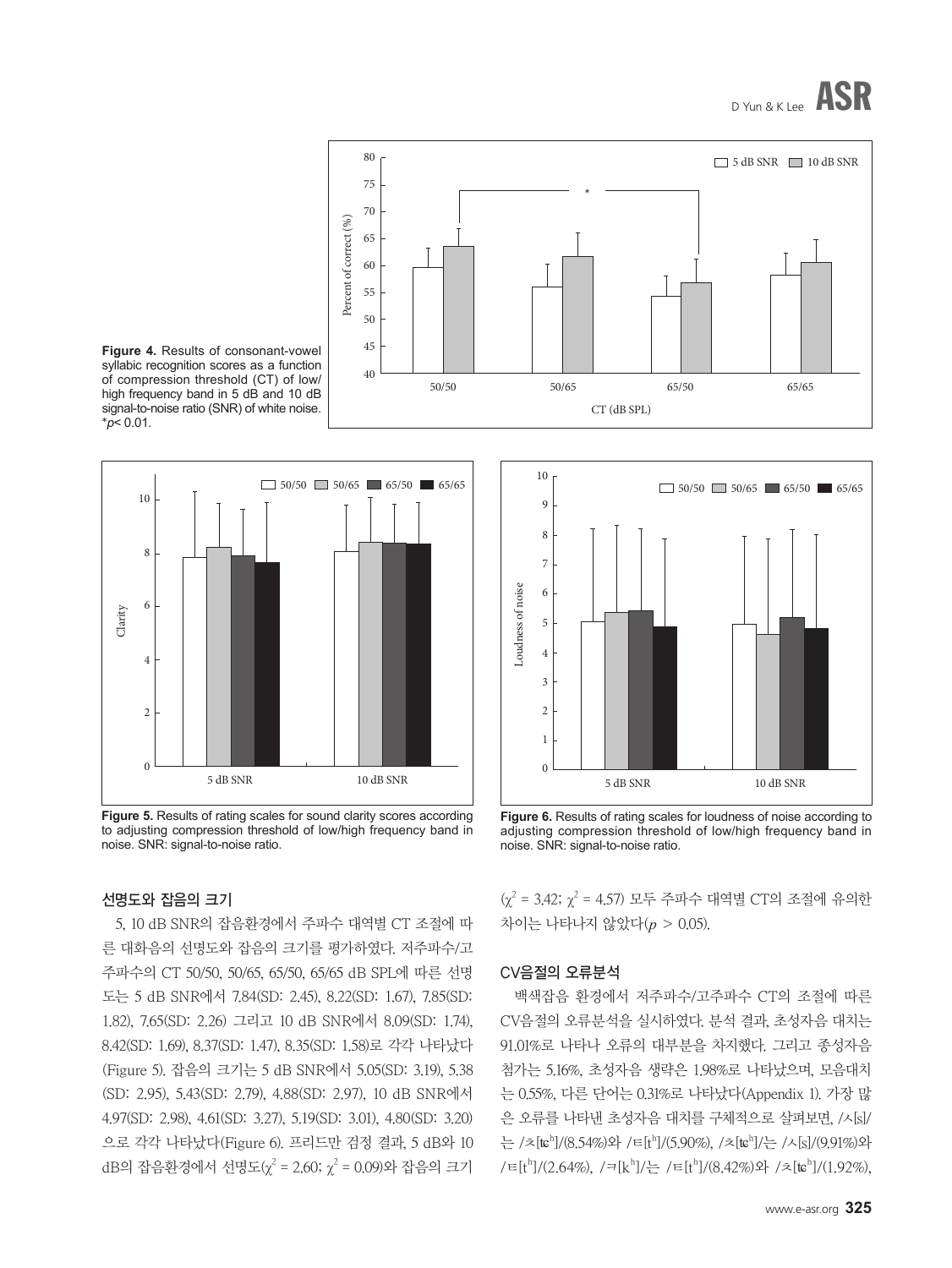/ㅍ[pʰ]/는 /ㅌ[tʰ]/(9.97%)와 /ㅋ[kʰ]/(7.68%), /ㅌ[tʰ]/는 /ㅋ[kʰ]/ (11.92%)와 /ㅍ[ph ]/(2.38%)로 대치하였다(Appendix 2).

#### **DISCUSSIONS**

본 연구에서는 다채널 보청기의 저주파수와 고주파수 대역 별 CT를 조절했을 때, 5 dB와 10 dB SNR의 백색잡음하에서 CV음절 인지도, 대화음의 선명도 및 잡음의 크기에 차이가 나 타나는지를 확인하여 감각신경성난청의 한국어음 인지에 효과 적인 CT를 알아보고자 하였다.

본 연구에서 5 dB, 10 dB SNR의 백색잡음하에서 주파수 대 역별 CT를 조절했을 때, 10 dB SNR에 비해 5 dB SNR에서 더 낮은 CV음절 인지도가 나타나서 잡음이 증가할수록 어음의 인지도가 나빠지는 것으로 나타났다. 다채널 보청기의 SNR에 따른 한국어음의 인지도 연구에서 Park & Lee(2015)는 CR이 1:1, 2:1, 3:1일 때, SNR이 낮아질수록 단어인지도가 낮게 나타 난다고 보고하였으며, Jeong & Lee(2018)와 Kim & Lee(2019) 의 연구에서도 무의미음절 및 초성자음의 인지도는 조용한 환 경에 비해 잡음환경에서 낮게 나타나 본 연구와 일치성을 나타 냈다.

10 dB SNR의 백색잡음하에서 저/고주파수 대역별 CT를 조 절했을 때, CT 65/50 dB SPL은 50/50 dB SPL에 비해서 더 낮 은 CV음절 인지도가 나타났다. Kim & Lee(2019)는 다채널 보 청기의 CT를 모든 주파수에서 조절했을 때, 잡음하에서의 초 성자음 인지도는 75 dB SPL에 비해 55 dB 및 65 dB SPL의 낮 은 CT에서 높게 나타났다. 그리고 Barker & Dillon(1999)과 Barker et al.(2001)의 연구에서는 낮은 CT가 어음인지도를 개 선시켜 주지만 동시에 잡음도 함께 증폭하여, 어음인지도에 어 려움을 준다고 하였다. Souza(2002)의 연구에서는 낮은 CT와 높은 CR이 어음청취력을 개선할 수 있지만 잡음도 함께 증폭 하여 어음의 인지를 방해하며, 높은 CT와 낮은 CR은 어음청취 력 개선은 어려우나 잡음의 크기가 줄어들며, 음질을 개선할 수 있다고 하였다. 이를 종합해 보면 저/고주파수 대역의 65/50 dB SPL의 CT에서 저주파수 대역의 높은 CT (65 dB SPL)는 잡음의 증폭을 억제할 수 있지만 한국어의 대역중요함수가 저 주파수 대역에서 높게 나타난다는 보고(Jin et al., 2015; Lee & Kim, 2012)가 있었듯이 높은 CT가 한국어음의 인지에 영향을 준 것으로 보인다. 또한 Lee et al.(2005)은 한국어 음소의 주파수 특성의 연구에서 폐쇄음, 마찰음, 파찰음은 후행하는 모음 /ㅣ/[i] 에 의해 자음의 평균 주파수가 높게 따르게 나타난다고 하였 다. 본 연구에서도 무성자음에 모음 /ㅏ/[a]와 /ㅣ/[i]를 결합한 CV 음절을 사용하였기 때문에 CV음절 인지도에 영향을 준 것으로 보인다.

본 연구에서의 주파수 대역별 CT의 조절에 따른 CV음절 인 지도의 오류를 살펴보면 초성자음대치가 가장 높게 나타났다. 구체적으로 살펴보면 /ㅅ/[s]는 /ㅊ/[tɕʰ]와 /ㅌ/[tʰ], /ㅊ/[tɕʰ]는 /ㅅ/ [s]와 /ㅌ/[tʰ], /ㅋ/[kʰ]는 /ㅌ/[tʰ]와 /ㅊ/[tɕʰ], /ㅍ/[pʰ]는 /ㅌ/[tʰ]와 /ㅋ/[kʰ], /ㅌ/[tʰ]는 /ㅋ/[kʰ]와 /ㅍ/[pʰ]로 대치를 하였다. 이 중에 서 가장 많이 나타난 오류를 살펴보면 /ㅅ/[s]와 /ㅊ/[teh]를 서로 혼동하는 경향이 이었으며, /ㅋ/[kʰ]와 /ㅍ/[pʰ]는 /ㅌ/[tʰ]로 대치 하는 경향이 나타났다. Jeong & Lee(2018)의 연구에서는 해제 시간 조절에 따른 한국어 CV음절 인지도에서 [sha]는 [teha]와  $[p^h a]$ ,  $[te^h a]$ 는  $[p^h a]$ 와  $[t^h a]$ ,  $[k^h a]$ 는  $[p^h a]$ 와  $[te^h a]$ ,  $[t^h a]$ 는  $[p^h a]$ 와 [tcha], [pha]는 [tcha]와 [tha]로 초성자음을 대치하는 결과가 나타 났으며 본 연구와는 조금 다른 오류의 형태를 나타냈다. CT와 해제시간을 조절했을 때 CVR이 개선되면 SNR이 저하되는 공 통점이 있지만 본 연구에서는 모음 /ㅏ/[a]와 제2 포먼트 주파수 가 2,500 Hz 부근인 /ㅣ/[i]를 사용하였기 때문에 Jeong & Lee (2018)의 연구와 차이가 나타난 것으로 생각한다.

그리고 본 연구의 결과에서는 잡음하에서 한국어 문장의 선 명도 및 잡음의 크기는 주파수 대역별 CT의 조절에 따른 차이 가 나타나지 않았다. 이는 모든 주파수 대역의 CT를 동일하게 조절하여 잡음의 크기를 비교했을 때, 55 dB SPL의 낮은 CT 에서 잡음을 더 크게 인지했다는 Kim & Lee(2019)의 연구와 는 차이를 나타냈다. 본 연구에서는 저주파수 및 고주파수 대 역별 CT를 각각 조절했기 때문에 명확한 잡음의 크기가 나타 나지 않은 것으로 볼 수 있다.

본 연구에서는 대상자의 순응(acclimatization) 기간은 고려하 지 않고 CT 조절 직후 CV음절의 인지도, 한국어 문장의 음질 및 잡음의 크기를 평가한 것은 한계점으로 볼 수 있다. 따라서 향후에는 순응 기간을 고려하고 대상자의 HTL 또는 역동범위, 단어인지도, 보청기의 형태 등을 고려한 연구가 필요할 것이다.

본 연구에서 감각신경성 난청인이 다채널 보청기를 착용한 후 저/고주파수 대역의 CT를 50/50 dB SPL로 조절했을 CV음 절 인지도가 높게 나타났다. 본 연구의 결과, 다채널 보청기에서 CT의 주파수 대역별 설정은 한국어음의 인지도에 영향을 주 는 것으로 나타서 향후 다채널 보청기의 주파수 대역별 CT의 설정에 영향을 줄 수 있을 것이다.

중심 단어 : 압축역치·한국어음·다채널 보청기·음질·단어인 지도.

#### **Ethical Statement**

This study was approved by the Institutional Review Board of Hallym University of Graduate Studies (IRB #HUGSAUD261734).

#### **Acknowledgments**

Thanks to the Resound Korea for providing multi-channel hearing aids.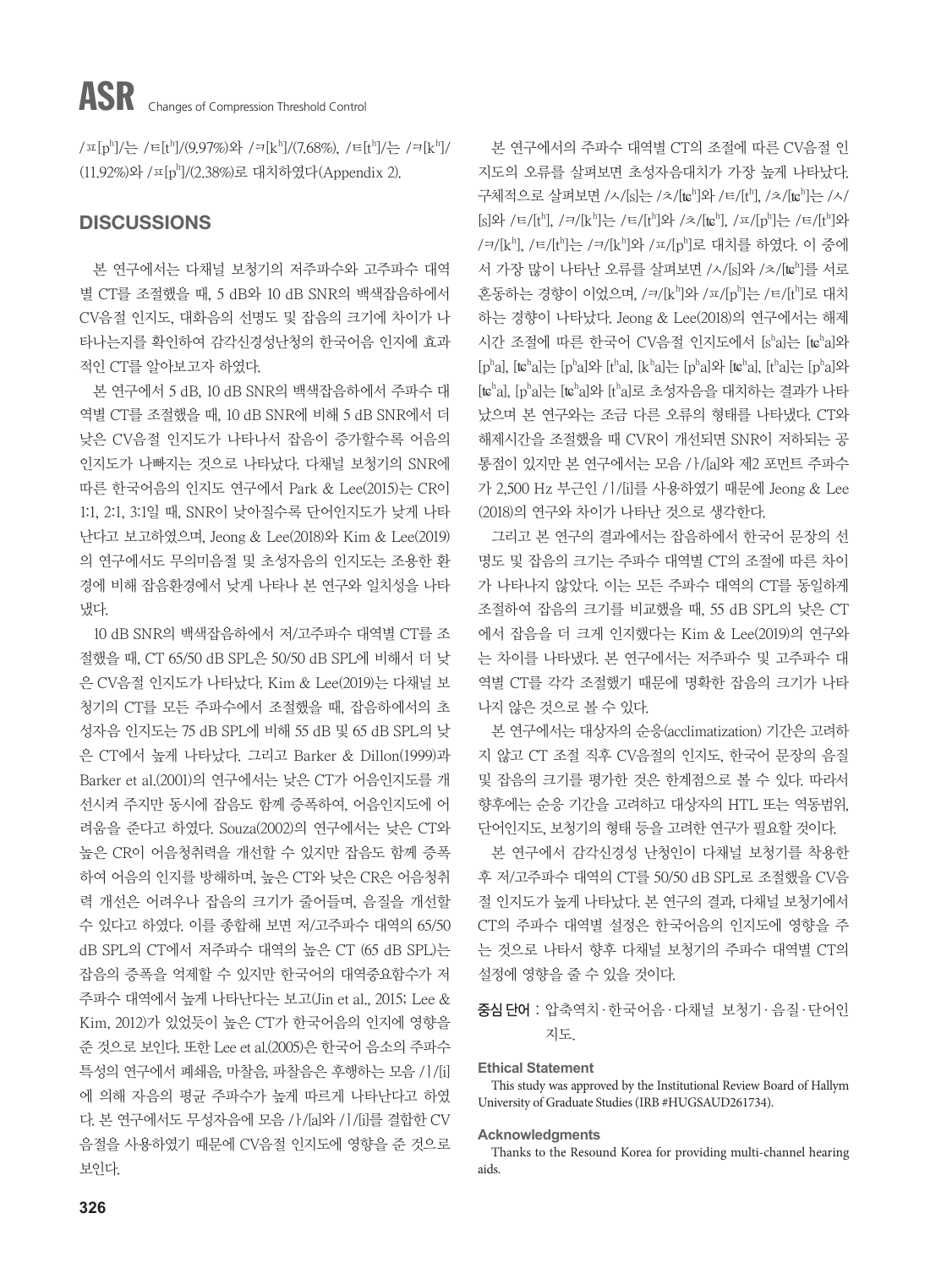#### **Declaration of Conflicting Interests**

There are no conflict of interests.

#### **Funding**

This research was completed while being supported by National Research Foundation of Korea (2018R1A2B6001986).

#### **Author Contributions**

K.L. designed experimental procedures. D.Y. collected and analyzed data. D.Y. and K.L. wrote the paper, analyzed each data and discussed the results together.

#### **ORCID iDs**

Dajung Yun https://orcid.org/0000-0002-2044-6486 Kyoungwon Lee https://orcid.org/0000-0002-1297-6436

#### **REFERENCES**

- American National Standards Institute. (1992). *Testing Hearing Aids with a Broad-Band Noise Signal (ANSI S3.42-1992).* New York, NY: Acoustical Society of America.
- Arehart, K. H., Kates, J. M., & Anderson, M. C. (2010). Effects of noise, nonlinear processing, and linear filtering on perceived speech quality. *Ear and Hearing*, *31(3)*, 420-436.
- Barker, C. & Dillon, H. (1999). Client preferences for compression threshold in single-channel wide dynamic range compression hearing aids. *Ear and Hearing*, *20(2)*, 127-139.
- Barker, C., Dillon, H., & Newall, P. (2001). Fitting low ratio compression to people with severe and profound hearing losses. *Ear and Hearing*, *22(2)*, 130-141.
- Boike, K. T. & Souza, P. E. (2000). Effect of compression ratio on speech recognition and speech-quality ratings with wide dynamic range compression amplification. *Journal of Speech*, *Language*, *and Hearing Research*, *43(2)*, 456-468.
- Byrne, D., Dillon, H., Ching, T., Katsch, R., & Keidser, G. (2001). NAL-NL1 procedure for fitting nonlinear hearing aids: Characteristics and comparisons with other procedures. *Journal of the American Academy of Audiology*, *12(1)*, 37-51.
- Cornelisse, L. E., Seewald, R. C., & Jamieson, D. G. (1995). The input/output formula: A theoretical approach to the fitting of personal amplification devices. *The Journal of the Acoustical Society of America*, *97(3)*, 1854- 1864.
- Cox, R. M. (1995). Using loudness data for hearing aid selection: The IHAFF approach. *The Hearing Journal*, *48(2)*, 10, 39-44.
- Danaher, E. M. & Pickett, J. M. (1975). Some masking effects produced by low-frequency vowel formants in persons with sensorineural hearing loss. *Journal of Speech and Hearing Research*, *18(2)*, 261-271.

Dillon, H. (2012). *Hearing Aids.* (2nd ed.). Sydney: Boomerang Press.

- Gordon-Salant S. (2005). Hearing loss and aging: New research findings and clinical implications. *Journal of Rehabilitation Research and Development*, *42(4 Suppl 2)*, 9-24.
- Han, W., Lee, J., Kim, J., Lee, K., & Kim, D. (2017). Preferred compression threshold and release time in quiet and noisy conditions for elderly Korean hearing aid users. *Journal of Audiology and Otology*, *21(3)*, 133- 139.
- Hansen M. (2002). Effects of multi-channel compression time constants on subjectively perceived sound quality and speech intelligibility. *Ear and*

*Hearing*, *23(4)*, 369-380.

- Hornsby, B. W. & Ricketts, T. A. (2001). The effects of compression ratio, signal-to-noise ratio, and level on speech recognition in normal-hearing listeners. *The Journal of the Acoustical Society of America*, *109(6)*, 2964-2973.
- Jenstad, L. M. & Souza, P. E. (2005). Quantifying the effect of compression hearing aid release time on speech acoustics and intelligibility. *Journal of Speech*, *Language*, *and Hearing Research*, *48(3)*, 651-667.
- Jeong, J. & Lee, K. (2018). Changes of non-sense syllabic word scores and preferences as a function of release time on multi-channel hearing aids. *Audiology and Speech Research*, *14(4)*, 250-258.
- Jin, I. K., Kates, J. M., Lee, K., & Arehart, K. H. (2015). Derivations of the band-importance function: A cross-procedure comparison. *The Journal of the Acoustical Society of America*, *138(2)*, 938-941.
- Keidser, G., Dillon, H., Flax, M., Ching, T., & Brewer, S. (2011). The NAL-NL2 prescription procedure. *Audiology Research*, *1(1)*, e24.
- Keidser, G. & Grant, F. (2001). The preferred number of channels (one, two, or four) in NAL-NL1 prescribed wide dynamic range compression (WDRC) devices. *Ear and Hearing*, *22(6)*, 516-527.
- Killion, M. C. & Fikret-Pasa, S. (1993). The 3 types of sensorineural hearing loss: Loudness and intelligibility considerations. *The Hearing Journal*, *46(11)*, 31-36.
- Kim, S. & Lee, K. (2019). Changes of consonant recognition and sound quality as a function of compression threshold on multi-channel hearing aids. *Audiology and Speech Research*, *15(1)*, 23-29.
- Korean Agency for Technology and Standards. (2009). *Acoustics*-*Audiometric Test Methods*-*Part 3: Speech Audiometry (KS I ISO 8253-3)*. Gwacheon: Korean Agency for Technology and Standards.
- Kuk, F. (1999). Optimizing compression: The advantages of a low compression threshold. *High Performance Hearing Solutions*, *3*, 44-47.
- Lee, J. H., Jang H. S., & Chung H. J. (2005). A study on frequency characteristics of Korean phonemes. *Audiology*, *1(1)*, 59-66.
- Lee, K. W. (2014). Changes of dynamic range, signal-to-noise ratio, and consonant-to-vowel ratio by electroacoustic adjustment and fitting in non-linear hearing aids. *Audiology*, *10(3)*, 190-197.
- Lee, K. W. & Kim, J. S. (2009). Review in hearing aid prescription methods and its considerations in Korean studies. *Audiology*, *5(1)*, 6-12.
- Lee, K. W. & Kim, J. S. (2012). The study of frequency importance function of the Korean monosyllabic words. *Audiology*, *8(1)*, 24-33.
- Lunner, T. & Sundewall-Thorén, E. (2007). Interactions between cognition, compression, and listening conditions: Effects on speech-in-noise performance in a two-channel hearing aid. *Journal of the American Academy of Audiology*, *18(7)*, 604-617.
- No, B. I. & Lee, J. H. (2012). A comparison study of monosyllable recognition in listeners with sloping versus flat hearing loss types. *Audiology*, *8(1)*, 78-86.
- Park, S. Y. & Lee, K. (2015). Comparisons of the sentence recognition scores and sound qualities as a function of compression ratios. *Audiology*, *11(4)*, 292-301.
- Shin, S. & Lee, K. (2017). Comparisons of sentence recognition scores and preferences according to compression types in a multi-channel hearing aid. *Audiology and Speech Research*, *13(1)*, 88-94.
- Souza, P. E. (2002). Effects of compression on speech acoustics, intelligibility, and sound quality. *Trends In Amplification*, *6(4)*, 131-165.
- Souza, P. E. & Kitch, V. (2001). The contribution of amplitude envelope cues to sentence identification in young and aged listeners. *Ear and Hearing*, *22(2)*, 112-119.